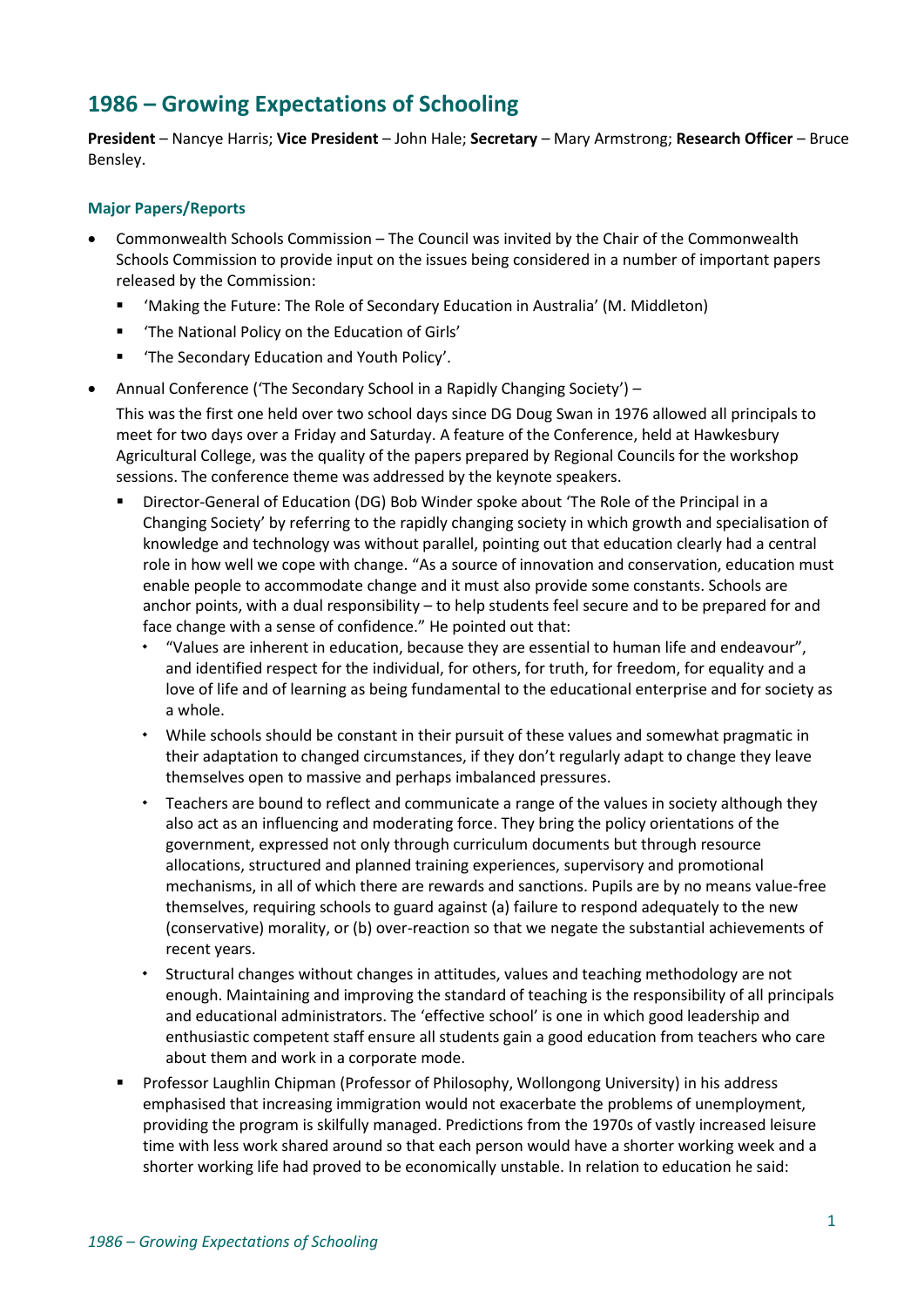- The secondary school gets more than its fair share of blame for the inadequacies of much of its output from those in the next line (employers or academics), yet many of the most serious concerns should have been repaired in primary schools. "Perhaps it's time to bar children whose schooling is inadequate from the secondary school. The secondary school should become defensive or protective, not adaptive over entry levels."
- One area where secondary schools should be defensive is in terms of the qualifications needed to be a secondary teacher. The crash courses to upgrade primary teachers and the creation of colleges offering generalised graduate courses in education means "teachers no longer have higher formal qualifications than many others in the community". Today with higher retention rates, the expectation of six years of secondary schooling will be the norm and "we should expect our teachers to at least have an honours degree in their specific field and as the Carnegie Report in the USA called for, a two-year postgraduate Master of Teaching Degree concentrating on classroom management and teaching crafts, with a substantial period in an internship."
- **Dr Ken McKinnon (Vice Chancellor, Wollongong University and co-author of 'Future Directions of** Secondary Education') spoke of the widespread debate about schooling and its content, which he said was also about the nature of society and the type of society people wanted. He said "Schools have an important role to play in shaping the values and attitudes of future citizens as well as imparting knowledge and developing skills. Principals have a responsibility to review the content, structure and processes of your schools to determine whether they meet the needs of students and, in particular, the challenges of unknown futures." *(see summary on page 7)*

# **Major Impacts on DoE, Schools and Principals**

- Equal Employment Opportunity (EEO) Bob Winder (DG), Brian Gillette (ADG) and senior officers met with the SPC Management Committee to look at ways to implement the recently released EEO Management Plan. Action was required under the legislation as under-representation of women at all levels would only get worse, not better, unless action was taken. The DoE had to either negotiate acceptable processes or be forced to implement strategies that may not be acceptable in the school situation. The DG proposed that:
	- The undertaking that teachers be required to serve anywhere in the State would be removed to better allow women with family commitments to take up positions.
	- **EXECO** Secondary principals would be targeted for EEO as they were a fairly small group and new processes could be better explored before wider implementation.
	- While previously applicants on the List 4 (Principal) promotions list had been offered a position at a school they had expressed interest in and listed in order of preference, they had not been obliged to accept the offer. From 1986-87, offers would no longer be made. Applicants would be appointed to schools they had listed in order of their placement on an Eligibility List. Women would be appointed to 40% of the positions available. Lateral transfers would still be allowed.
	- A state-wide Eligibility List would be created using Comparative Assessment procedures, where applicants would provide information about their performance and judgements would be made by a selection committee comparing the relative merits of each candidate, to create the Eligibility List. Assistance was to be provided to the selection committee by Regional panels who would submit a ranked list of candidates.

It was recommended that principals be included on selection committees. Concern was registered by the SPC about the fairness of this process. They believed that:

- Applicants should have access to all reports and comments provided to the selection committee.
- **•** Principals should be involved in the design of the process and the weighting given to the various components by selection committees.
- The Eligibility List should not be published but individuals should be advised of their position on it.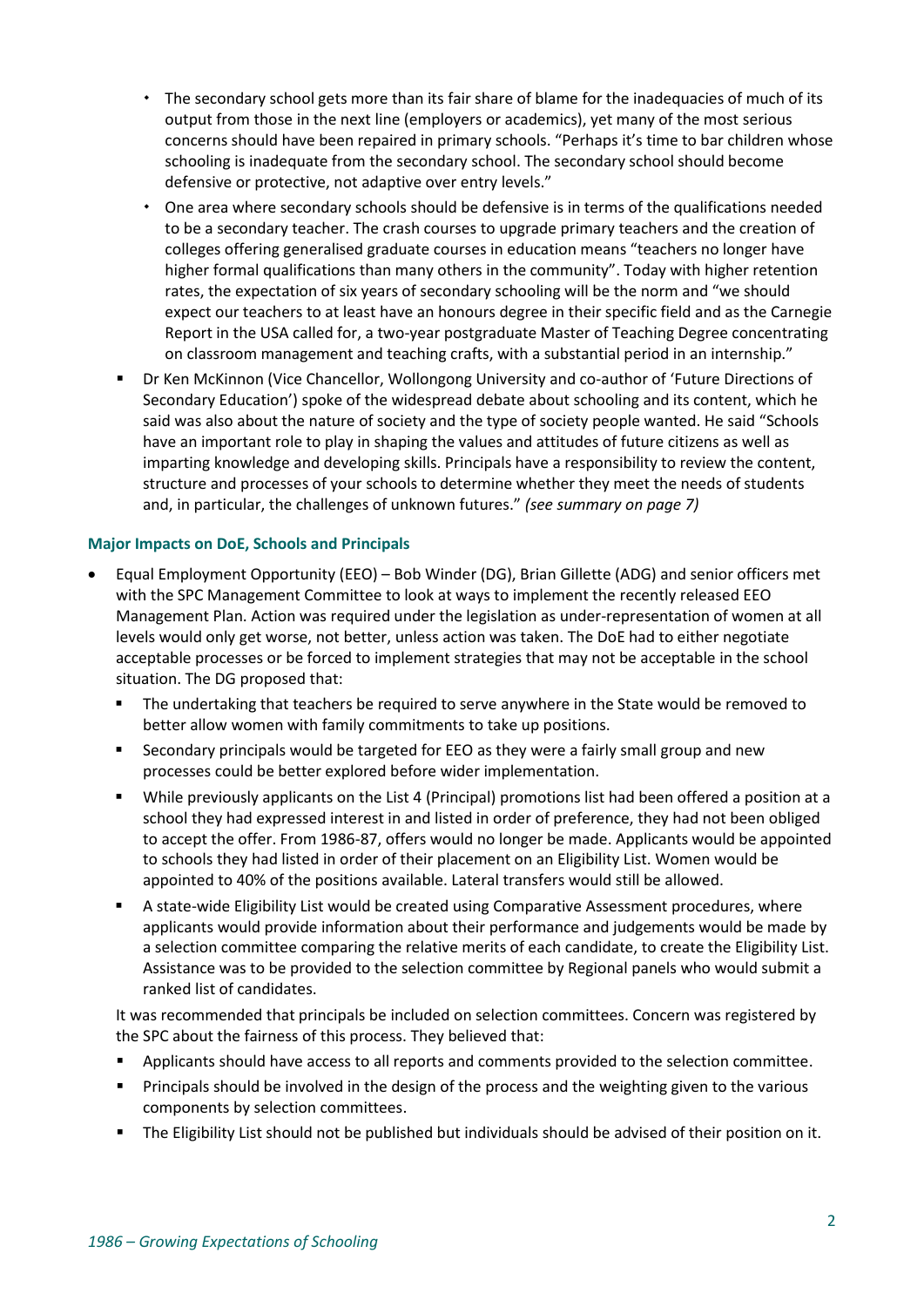- Quality Education and Teacher Efficiency The Research Officer, in consultation with Regional Councils, prepared a paper for Annual Conference supporting the concept of a review of the efficiency of teachers and principals at regular intervals using external assessors (inspectors). The annual review would be the responsibility of the teacher and their executive supervisor and would require greater involvement by both parties than currently existed. While the Minister, Rod Cavalier, agreed with the principles behind the scheme, he did not accept the implementation process and deferred further action.
- Executive Restructuring An extensive paper by Western Region SPC, based on DoE data on the allocation of promotions positions, showed that the number of teachers supervised by head teachers ranged from 7.5 to 3.1, while the number of teachers unsupervised ranged from 100% for Library, GAs and Careers, to 92% for Art and Languages, to 2% for the core subjects. Consistent with earlier findings by the Council's Research Officer, it was recommended that the executive establishment of a school be related to the staffing establishment, so that the number of senior teachers would be one for every five teachers, a second deputy would be appointed to schools with more than 65 staff and that posts of responsibility would be established for specific roles, e.g. student advisers. It recommended that secondary departments in Central Schools be staffed in the same way as high schools of the same size. Concern was expressed about:
	- **■** The expectation that the Deputy Principal in a small school should be the supervisor of teachers in unmastered departments as well as teacher-in-charge of pupil welfare.
	- The need for clearer role definitions for Head Teacher Girls and HT Administration in the supervision of teachers, and the professional experiences this provided.
	- The need for a head teacher to be appointed when a Special Education Unit is established in a school.

DoE advised that over the next two to three years 60 additional deputy principals would be established, based on the size of the school. It was expected that the majority of these positions would go to women.

- Student Welfare and Behaviour With the banning of corporal punishment the Council identified the need to change the authority of the principal to suspend/expel students. When all previous initiatives had failed, after parents and guardians had been notified and meetings had been held, a suspension had been imposed, and if there was no improvement the principal needed to have the authority to remove a disruptive student. The DoE advised it would review the existing procedures as they recognised that they did not cover all situations.
	- The Council recommended DoE set up 'holding classes' for students suspended from school so expert counselling can be arranged by each Regional Office and decisions reached on each student's further educational opportunities.
	- When the Department of Community Services increased their role in Child Protection and Family Support, school support for dealing with truancy diminished. The DoE established a Home School Liaison trial program in the Penrith and Orana Districts where School Attendance Officers were authorised to visit homes and follow up absent students. They were also to work in schools, evaluating the effectiveness of attendance programs and providing advice to student welfare teams.

# **Council Matters**

- The Council restated its role in providing opportunities for professional interaction of principals in government secondary schools. This would be done by:
	- highlighting the many positive aspects of education and schools
	- making a specific contribution to the professional development of principals to improve the quality of education for students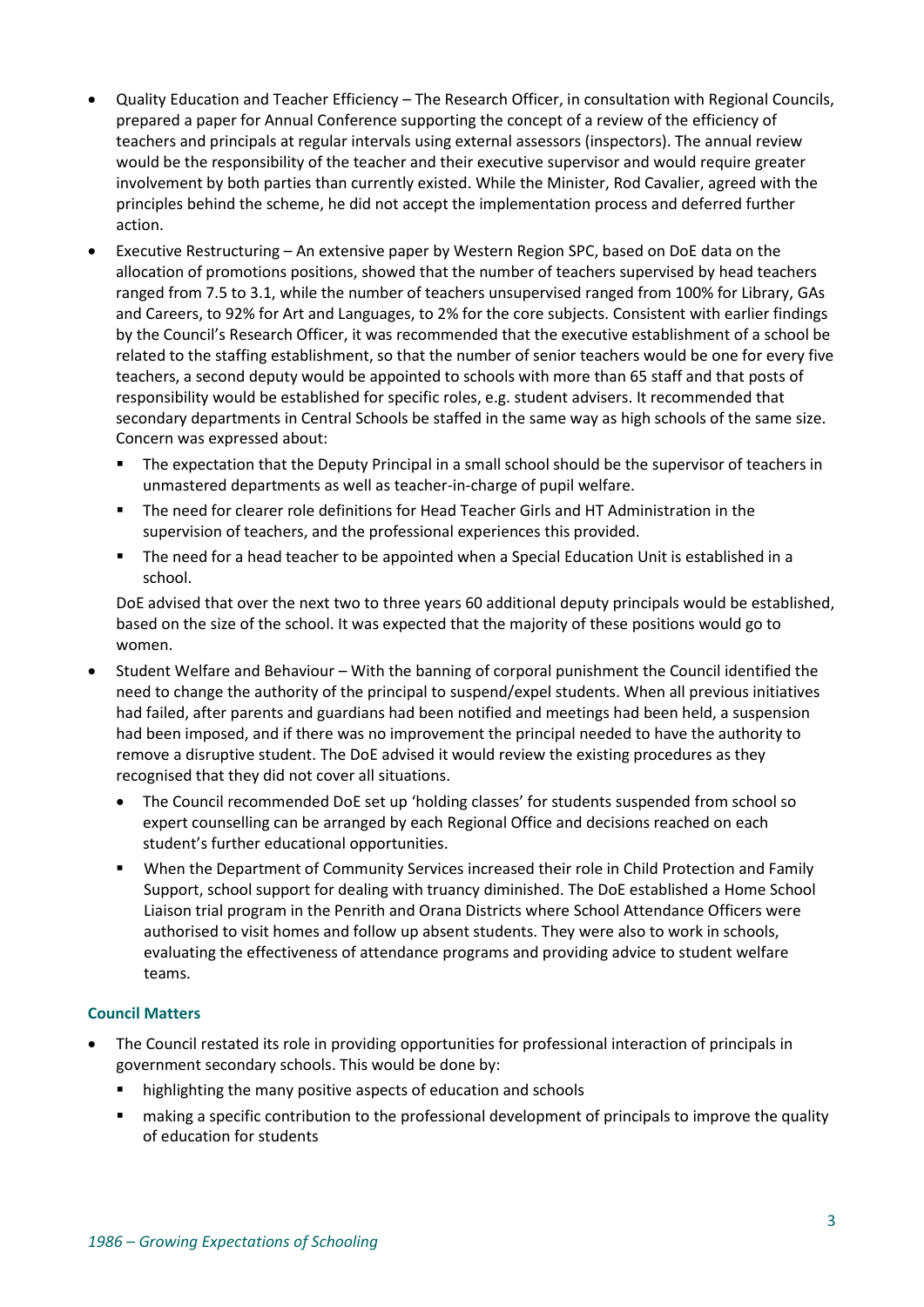- **•** providing interaction between principals and DoE to better improve policies, procedures and service delivery.
- Secondary principal representation occurred on the Study Boards, the Teacher Efficiency Review and on Departmental committees concerned with pupil rights, learning difficulties, school councils, computer education, recalcitrant children, student welfare, department publications, teacher scholarships, career education, maintenance and equipment, public schools sport, film review and the State Dance Festival.
- The Council included in its Annual Conference program for the first time a 'Senior Principal's Address'. Mervyn Gray, Principal of Elderslie HS spoke on 'The importance of philosophy, management and communication in the Principal's special role of establishing a healthy school culture and climate'.

# **Relationships with the Department**

- Unsupervised classes The DG advised that there were insufficient resources to resolve the ongoing problem of covering all classes during teacher absences, particularly on the first day. He sought Council advice on the following possibilities:
	- Employing 160 casuals on a permanent basis and sharing them between clusters of schools (only 40 applied).
	- **•** Appointing 120 teachers under a program continuity plan and allocating them to schools experiencing difficulty employing casuals.
	- Paying teachers to take additional periods (this was rejected by the Teachers Federation).
	- Reducing the teaching requirement for teachers from 27/28 to 26/27 periods, Head Teachers from 22 to 20/21 periods, and Deputy Principals from 14 to 12 periods, on an individual contract basis where those periods released by this agreement, plus all the non-teaching periods after Year 10 and Year 12 leave, be available to cover teacher absences for all authorised leave, including the first day.

Council appreciated that after many years this issue was being addressed. It felt that each of the proposals were good starting points and agreed to continue consultation. The Council asked DoE to accept responsibility for the appointment of casual teachers for long service leave/maternity leave and for staff deployed or seconded to Regional or Head Office.

- Declining enrolments in secondary schools were affected by the drift to the non-government sector as a consequence of Commonwealth Government funding policies. The reduction in staff numbers and the subsequent displacement of head teachers caused disquiet in the SPC with the potential for industrial conflict over nominated transfers and the loss of salary and status for displaced executives. The Council recommended these head teachers be retained at their current salary in their existing position while the executive restructuring took place. Alternatively, they be allowed to transfer to List 2 Special which would give them more scope for a favourable placement.
- Staffing issues included:
	- Retraining courses in areas of short supply and refresher courses for long term casuals wanting to return to teaching increased the supply of permanent staff but reduced the number of casual teachers available.
	- The staffing formula still caused problems for schools which had a significant loss of students between Years 11-12 and restricted the breadth of curriculum in smaller schools. Council recommended that schools should be able to seek supplementary staffing to maintain their curriculum continuity.
	- Council recommended there be an increase in the staff supplement from 0.1/100 to 0.3/100 to provide flexibility for principals to recognise and compensate staff who did much beyond their normal responsibilities, e.g. timetabling, school magazine, musicals, presentation ceremonies, fashion parades.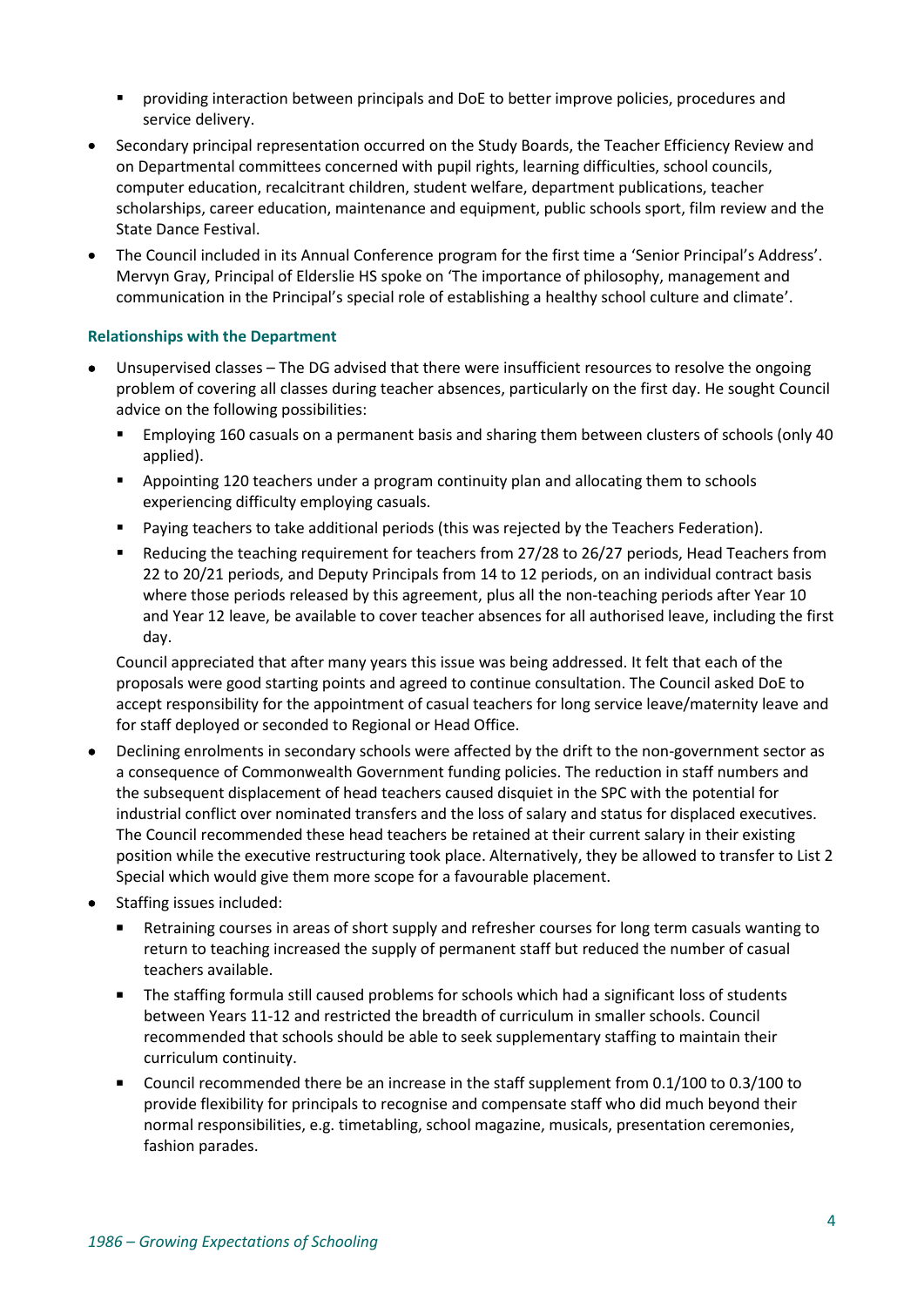- Council was concerned at the increasing demands on the time of paid Year Advisers who were not entitled to a period concession.
- Ancillary Staffing had been the subject of a major review over 1985-1986. The freeze on ancillary staffing was to be lifted and the recommendations to be implemented progressively from 1987 included:
	- A more flexible ancillary staffing formula based on narrower enrolment bands.
	- **Immediate relief to be provided where an ancillary staff absence of two or more days is anticipated.**
	- That training programs be developed for ancillary staff to recognise technological change and the increased obligations from the new financial management manual.
	- That workload studies be introduced and that schools be allowed to negotiate staggered hours for ancillary staff.

The Council welcomed the recommendations, particularly for the retention of a flexible staffing component, but was concerned at the recommendation "That as the reason for variation in the standard of equipment in schools was a result of the ways in which P&C funds were used, principals must make themselves cognisant of the various types of office equipment and address parents on the benefits of providing ancillary staff with modern equipment which would directly assist with the educational needs of students."

The Council felt strongly that the provision of appropriate modern equipment was the responsibility of DoE and not that of parents. It approached the Government with the recommendation that an equitable allocation of equipment should be part of any program aimed at raising the productivity and effectiveness of ancillary staff.

• The Effective Schools Project was set up after the Commonwealth withdrew funding for in-service and staff development. The project was to evaluate all previous training programs and develop a state-wide plan catering for all levels within the teaching service.

While principals' councils were asked to advise on more effective ways for providing professional development, other interest groups including the Inspectorate, the NSWTF, teachers and parents had greater impact on the development of programs. Council was particularly concerned at the failure to develop quality programs for current and prospective principals.

#### **The Teachers Federation**

The relationship between the DoE and the NSWTF became less confrontational and more amicable and reasonable. A working party was established to look at matters of concern to both and whilst Council appreciated the sensitivity of industrial relations in the existing social/legal climate, it requested consultation in the development of any guidelines.

#### **The Study Boards**

- The Board of Senior School Studies (BSSS) advised schools to be careful not to set too many assessment tasks, and when students missed a task to be judicious in using estimates rather than substitute tasks.
- Leumeah HS students studying Year 11-12 Chemistry and Mathematics sought compensation at the HSC for educational disadvantage caused by the failure of DoE and the school to provide teachers in those subjects.
- The Council asked that each school be given information on the Tertiary Entry Aggregate for their students and that all schools are able to access the cut-off points for entry into each tertiary course.
- The Secondary Schools Board (SSB) advised that a Secondary Education Taskforce had been set up to advise on the implementation of the 'Future Directions' paper and that the principals currently on the Board would be members.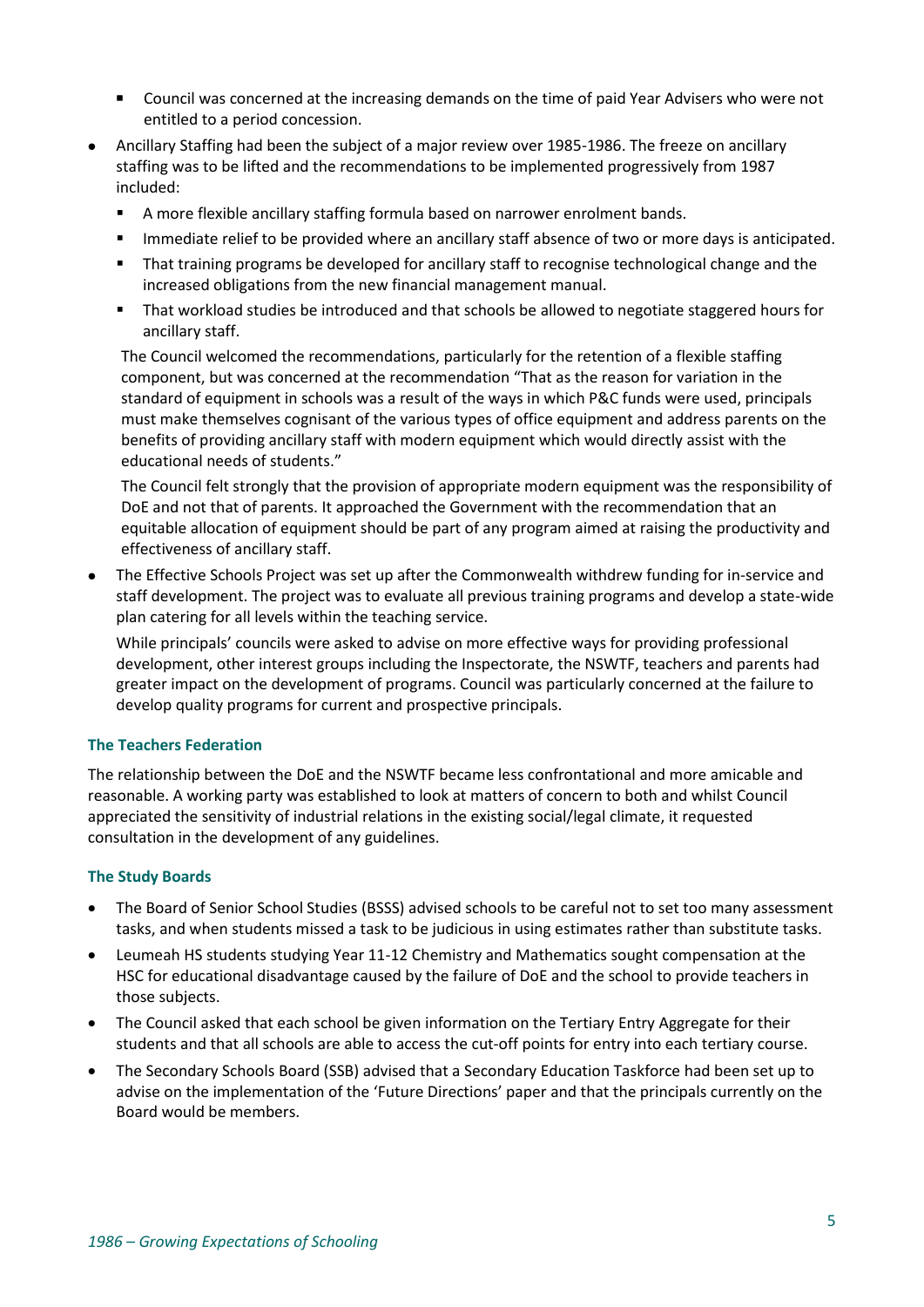#### **Other Matters**

- The Minister gave approval to vary the start of Term 1, 1987. Day 1 could be used for staff development, Day 2 for an induction day for new students including Year 7 (thus allowing staff and parents to participate in Day 2 activities), and Day 3 for all other students to resume school.
- The DoE appointed a Grievance Officer to assist teachers lodge complaints about discrimination. While the process was to be conciliatory, the Council expressed concern about the way it operated, the lack of clearly understood procedures and the failure to ensure procedural fairness for all.
- The Government increased the school maintenance grant and the supplementary cash grant but the Council pointed out there were problems with the timing of payments to schools.
- Western Region reported that teachers in more remote schools were disadvantaged as the leave provisions for regular appointments for long term treatments of illness were not appropriate. They recommended that allowance be made for travel time and that first day relief be approved where appropriate.
- The Council was concerned that teacher training faculties in Universities/CAEs seemed to be acting as recruiting agencies for the non-government school sector. DoE were asked to improve their approvals processes so that outstanding graduates would be attracted to government schools in a timely fashion.

#### **Items of Interest**

- The Council Secretary Mary Armstrong received 'The Affirmative Action Award' from the Australian Council for Educational Administration.
- The Principal of Canterbury GHS was taken to the Equal Opportunity Tribunal to answer charges relating to a girl's complaint that the school failed to provide Technics, a subject offered in other schools. The Tribunal found the student had received discriminatory treatment because she did not have access to subjects offering better opportunities for employment. The DoE advised the Tribunal that staffing and resource allocation to a school was a DoE decision, but the result forced them to consider how to provide gender equality through subject offerings in all schools. Following the ruling DoE recommended that principals advise their school community how the school's curriculum was determined using the staffing and resources available.

*Please see below for the key points from Dr Ken McKinnon's speech at the 1986 Annual Conference.*